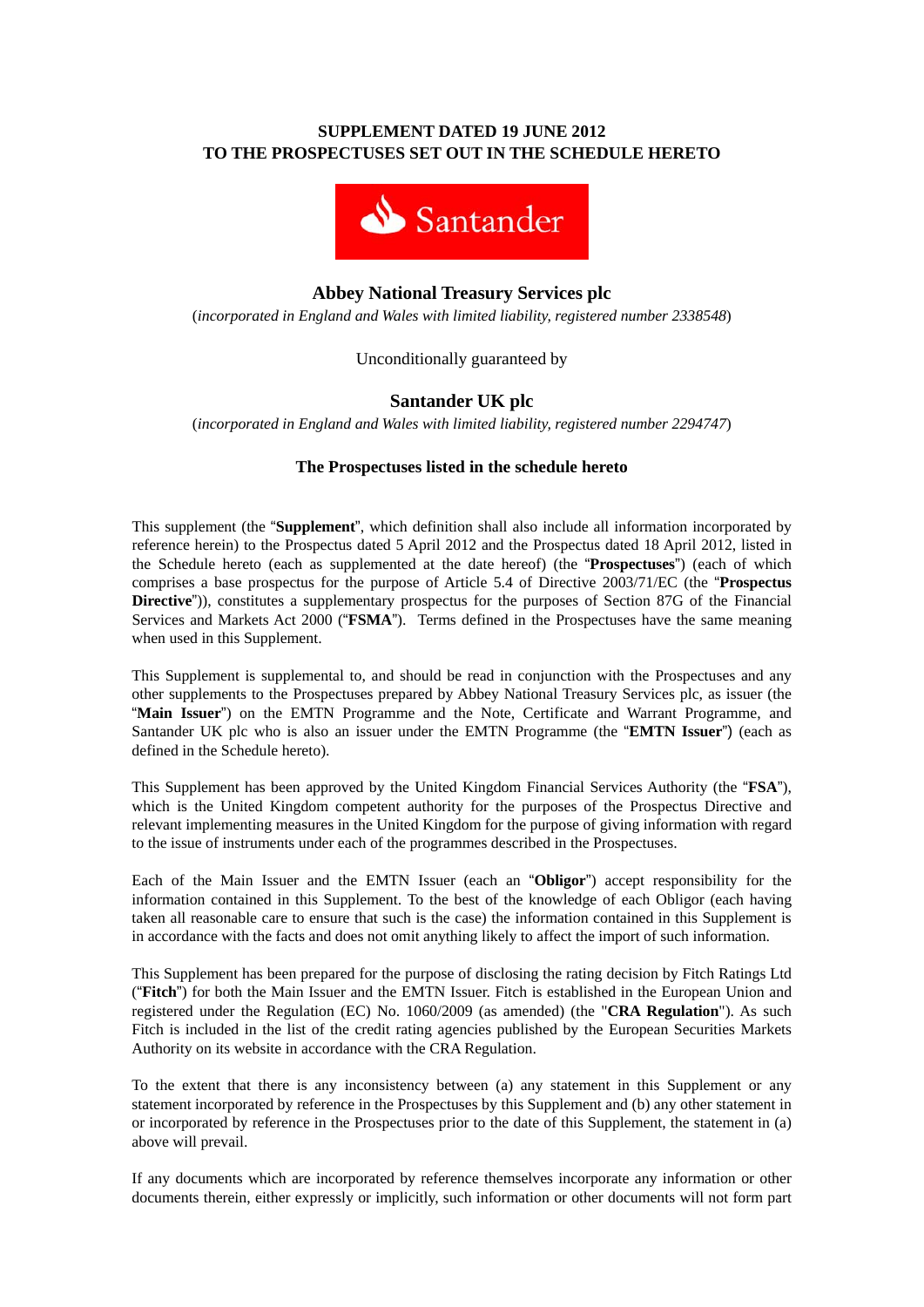of this Supplement or the Prospectuses for the purposes of the Prospectus Directive except where such information or other documents are specifically incorporated by reference or attached to this Supplement.

Any information in the documents incorporated by reference which is not incorporated in and does not form part of this Supplement is not relevant for investors or is contained elsewhere in the Prospectuses to which this Supplement relates.

Save as disclosed in this Supplement and the Prospectuses, no significant new factor, material mistake or inaccuracy relating to information included in the Prospectuses has arisen or been noted, as the case may be, since the publication of the Prospectuses.

Investors should be aware of their rights under Section 87Q(4) of the FSMA.

#### **RATING AGENCY CREDIT RATING**

On 11 June 2012, Fitch announced that the long-term debt ratings of both the Main Issuer and the EMTN Issuer were reduced by one notch from A+ to A (the "**Fitch Announcement**"). The short-term debt ratings of both the Main Issuer and the EMTN Issuer remain unaffected by the Fitch Announcement.

"A" ratings denote Fitch expectations of low default risk. The capacity for payment of financial commitments is considered strong. This capacity may, nevertheless, be more vulnerable to adverse business or economic conditions than is the case for higher ratings.

On 12 June 2012, Fitch also confirmed that the long-term senior unsecured programme rating of the EMTN Programme was reduced by one notch from A+ to A.

## **GENERAL**

This Supplement will be published on the website of the London Stock Exchange.

The date of this Supplement is 19 June 2012.